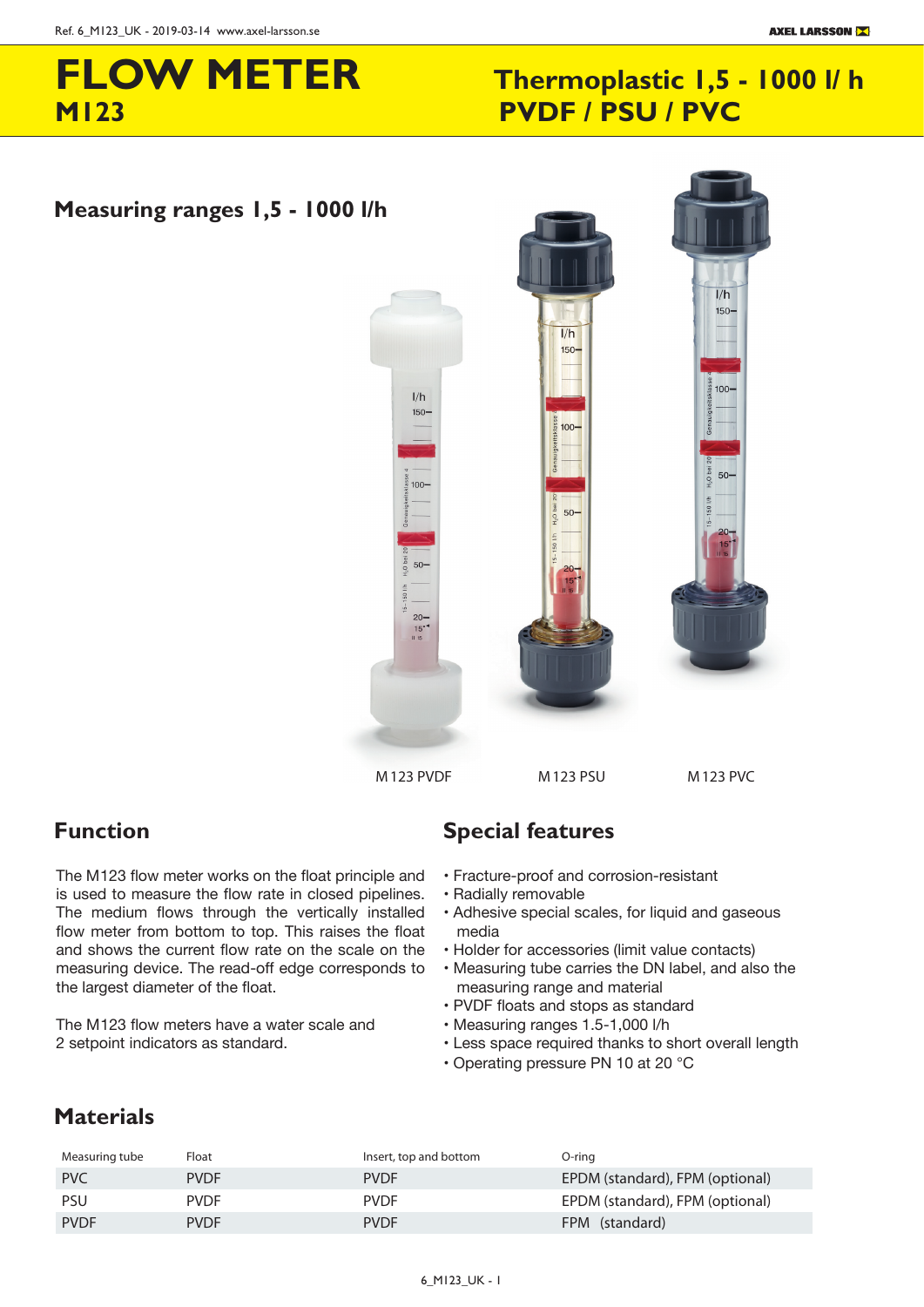# **FLOW METER Thermoplastic 1,5 - 1000 l/ h M123 PVDF / PSU / PVC**

### CONNECTION POSSIBILITIES **Connection possibilities**

| Socket                            | Spigot             | Plastic female thread | Metal female thread |
|-----------------------------------|--------------------|-----------------------|---------------------|
| PVC adhesive socket<br>(standard) | PP fusion socket   | PVC                   | Stainless steel V4A |
| PP fusion spigot                  | PVDF fusion spigot | PP                    | Malleable cast iron |
| <b>PVDF</b> fusion socket         | PE fusion spigot   | <b>PVDF</b>           |                     |

### **Pressure loss**

| Measuring range I/h | $1.5 - 15$ | $2.5 - 25$ | $5 - 50$ | $10 - 100$ | $8 - 80$ | $15 - 150$ | 20-200 | $15 - 150$ | 30-300 | 50-500 | 100-1.000 |
|---------------------|------------|------------|----------|------------|----------|------------|--------|------------|--------|--------|-----------|
| Pressure loss mm WS | 46.0       | 46.0       | 46.0     | 46.0       | 44.7     | 44.7       | 44.7   | 82.8       | 82.8   | 82.8   | 82.8      |
| Measuring range l/h | $1.5 - 15$ | $2.5 - 25$ | $5 - 50$ | $10 - 100$ | $8 - 80$ | $15 - 150$ | 20-200 | $15 - 150$ | 30-300 | 50-500 | 100-1.000 |
| Pressure loss mbar  | 4.6        | 4.6        | 4.6      | 4.6        | 4.47     | 4.47       | 4.47   | 8.28       | 8.28   | 8.28   | 8.28      |

Operating pressure: max. PN 10 at 20 °C

## **Measuring accuracy**

|  | Accuracy Class 4 as defined by VDE/DIN 3513 page 2 |  |  |
|--|----------------------------------------------------|--|--|
|--|----------------------------------------------------|--|--|

| Flow in %                            | 10    | 20   | 30   | 40   | 50   | 60   | 70   | 80   | 90   | 100  |
|--------------------------------------|-------|------|------|------|------|------|------|------|------|------|
| Total measured value<br>error in $%$ | 13.00 | 8.00 | 6.33 | 5.50 | 5.00 | 4.67 | 4.43 | 4.25 | 4.11 | 4.00 |
| Total limit value<br>error in $%$    | 1.3   | 1.6  | 1.9  | 2.2  | 2.5  | 2.9  | 3.1  | 3.4  | 3.7  | 4.0  |

### Float type flow meter **FLOAT-TEMPER** Temperature range

| d  | DN | Measuring range H <sub>2</sub> O | M123                                  |
|----|----|----------------------------------|---------------------------------------|
| 16 | 10 | $1.5 - 15$                       | ■●                                    |
| 16 | 10 | $2.5 - 25$                       | ■●▲                                   |
| 16 | 10 | $5 - 50$                         | ■●▲                                   |
| 16 | 10 | $10 - 100$                       | ■●▲                                   |
| 20 | 15 | $8 - 80$                         | ■●▲                                   |
| 20 | 15 | $15 - 150$                       | ■●▲                                   |
| 20 | 15 | $20 - 200$                       | $\blacksquare \bullet \blacktriangle$ |
| 32 | 25 | $15 - 150$                       | ■●▲                                   |
| 32 | 25 | $30 - 300$                       | ■●▲                                   |
| 32 | 25 | $50 - 500$                       | ■●▲                                   |
| 32 | 25 | $100 - 1,000$                    | DA                                    |

### Temperature range

| Measuring<br>tube | Screw connection | Max. temp. at 1 bar |
|-------------------|------------------|---------------------|
| PVC-U             | PVC-U            | $0 - 60 °C$         |
| PA                | PVC-U            | $0 - 60 °C$         |
| <b>PSU</b>        | PVC-U            | $0 - 60 °C$         |
| <b>PSU</b>        | <b>PVDF</b>      | $0 - 90 °C$         |
| <b>PVDF</b>       | <b>PVDF</b>      | $0 - 100 °C$        |

Key to symbols: ■ PSU (Polysulphone), ● PVC, ▲ PVDF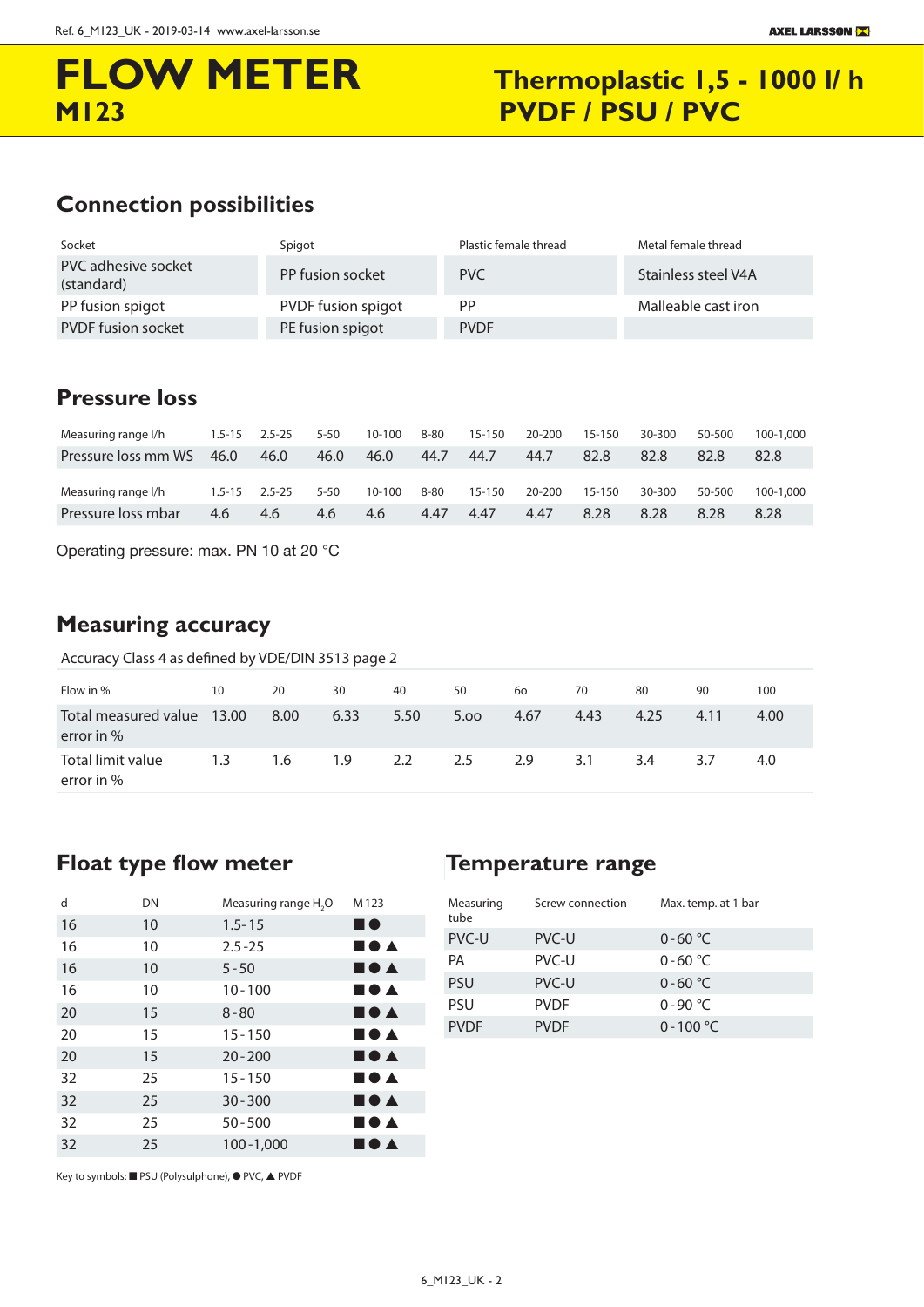# **FLOW METER**

## **FLOW METER** Thermoplastic 1,5 - 1000 l/ h<br>M123 PVDF / PSU / PVC **PVDF / PSU / PVC**

### Article numbers

|    |                 | Measuring<br>tube      | <b>PVC</b>                       |                                  | PSU                              |                                  | <b>PVDF</b>                      |                                  |
|----|-----------------|------------------------|----------------------------------|----------------------------------|----------------------------------|----------------------------------|----------------------------------|----------------------------------|
| d  | DN              | Measuring<br>range l/h | Float<br><b>PVDF</b><br>Art.-No. | Float<br>PVDF/Magnet<br>Art.-No. | Float<br><b>PVDF</b><br>Art.-No. | Float<br>PVDF/Magnet<br>Art.-No. | Float<br><b>PVDF</b><br>Art.-No. | Float<br>PVDF/Magnet<br>Art.-No. |
| 16 | 10              | $1.5 - 15$             | 17.003.700                       | 17.003.711                       | 17.000.862                       | 17.001.459                       |                                  |                                  |
| 16 | 10              | $2.5 - 25$             | 17.003.701                       | 17.003.712                       | 17.000.864                       | 17.001.461                       | 17.003.611                       | 17.003.622                       |
| 16 | 10 <sup>°</sup> | $5 - 50$               | 17.003.702                       | 17.003.713                       | 17.000.866                       | 17.001.463                       | 17.003.612                       | 17.003.623                       |
| 16 | 10              | $10 - 100$             | 17.003.703                       | 17.003.714                       | 17.000.868                       | 17.001.465                       | 17.003.613                       | 17.003.624                       |
| 20 | 15              | $8 - 80$               | 17.003.704                       | 17.003.715                       | 17.000.895                       | 17.001.467                       | 17.003.614                       | 17.003.625                       |
| 20 | 15              | $15 - 150$             | 17.003.705                       | 17.003.716                       | 17.000.897                       | 17.001.469                       | 17.003.615                       | 17.003.626                       |
| 20 | 15              | $20 - 200$             | 17.003.706                       | 17.003.717                       | 17.000.899                       | 17.001.471                       | 17.003.616                       | 17.003.627                       |
| 32 | 25              | $15 - 150$             | 17.003.707                       | 17.003.718                       | 17.000.901                       | 17.001.473                       | 17.003.617                       | 17.003.628                       |
| 32 | 25              | $30 - 300$             | 17.003.708                       | 17.003.719                       | 17.000.903                       | 17.001.475                       | 17.003.618                       | 17.003.629                       |
| 32 | 25              | $50 - 500$             | 17.003.709                       | 17.003.720                       | 17.000.905                       | 17.001.477                       | 17.003.619                       | 17.003.630                       |
| 32 | 25              | $100 - 1,000$          | 17.003.710                       | 17.003.721                       | 17.000.907                       | 17.001.479                       | 17.003.620                       | 17.003.631                       |

### **Individual parts**

- Pos. Designation Material
- 1 Measuring tube PSU, PVC, PVDF
- 2 Float PVDF
	-
- 3 Insert, top PVDF 4 Union cut PVC, PP, PVDF
- 5 Insertion part PVC, PP, PVDF
- 
- 
- 6 O-ring EPDM, FPM
- 7 Setpoint indicator PS



with fusion spigot



### **Dimensions (mm)**

| Measuring<br>range l/hH <sub>2</sub> O                  |    |       |       |             |     |       |              | Adhesive socket |          | Fusion socket |       |    | Spigot PP |     |      | Threaded socket |              |
|---------------------------------------------------------|----|-------|-------|-------------|-----|-------|--------------|-----------------|----------|---------------|-------|----|-----------|-----|------|-----------------|--------------|
|                                                         | d  | DN G  |       | $d_{\rm u}$ | L,  | $d_m$ | $\mathsf{z}$ | $L_m$           | $d_m$    | Z             | $L_m$ | d  | $L_{q}$   | S   | d    | $L_g$           | $\mathbf{q}$ |
| $1.5 - 15$<br>$2.5 - 25$<br>$5 - 50$<br>$10 - 100$      | 16 | 10    | 3/4"  | 35          | 165 | 16    | 171          | 199             | 15.5     | 175           | 201   |    |           |     | 3/8" | 199             | 11           |
| $8 - 80$<br>$15 - 150$<br>$20 - 200$                    | 20 | 15    | 1"    | 20          | 191 | 20    | 191          | 223             | 19.5 195 |               | 223   | 20 | 293       | 1.9 | 1/2" | 223             | 13           |
| $15 - 150$<br>$30 - 300$<br>$50 - 500$<br>$100 - 1,000$ |    | 32 25 | 11/2" | 60          | 200 | 36    | 206          | 250             | 31.5 210 |               | 246   | 32 | 320       | 3.0 | 1"   | 250             | 17           |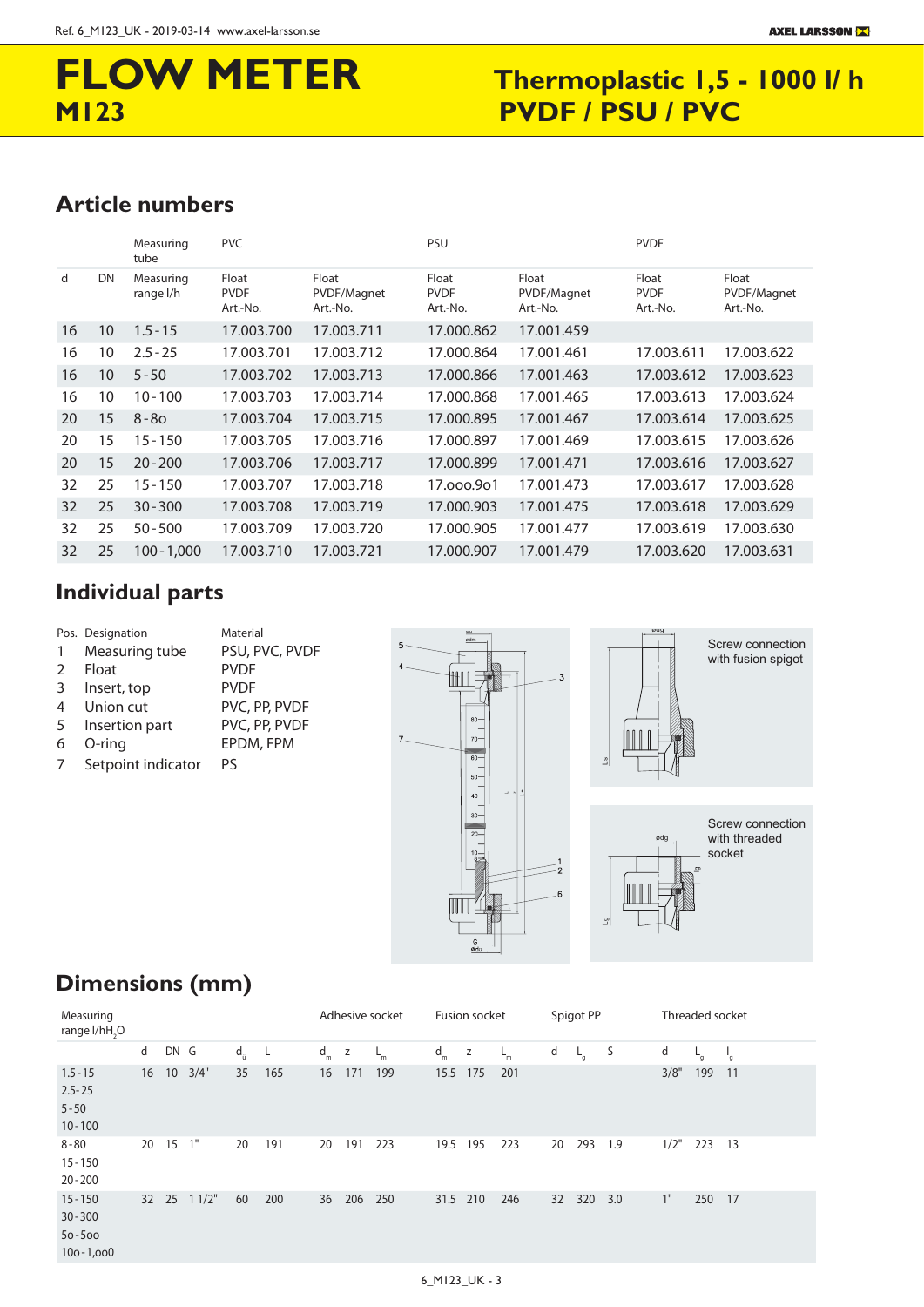# **FLOW METER** Thermoplastic 1,5 - 1000 I/ h<br>M123 PVDF / PSU / PVC **PVDF / PSU / PVC**

### SPECIAL SCALES **Special scales**

| Measuring range      | Air o bar  |                     | Air 1 bar           |                     | Air 2 bar          |                     | Air 3 bar  |                     |
|----------------------|------------|---------------------|---------------------|---------------------|--------------------|---------------------|------------|---------------------|
| H <sub>2</sub> O I/h | Art.-No.   | N m <sup>3</sup> /h | Art.-No.            | N m <sup>3</sup> /h | Art.-No.           | N m <sup>3</sup> /h | Art.-No.   | N m <sup>3</sup> /h |
| $1.5 - 15$           | 00.000.998 | $0.10 - 0.55$       | 00.001.050          | $0.15 - 0.80$       | 00.001.051         | $0.17 - 0.9$        | 00.001.052 | $0.20 - 1.1$        |
| $2.5 - 25$           | 00.001.059 | $0.2 - 0.95$        | 00.001.060          | $0.25 - 1.3$        | 00.001.061         | $0.3 - 1.6$         | 00.001.062 | $0.4 - 1.9$         |
| $5 - 50$             | 00.001.070 | $0.5 - 1.9$         | 00.001.071          | $0.7 - 2.7$         | 00.001.072         | $0.8 - 3.4$         | 00.001.073 | $1.0 - 3.8$         |
| $10 - 100$           | 00.001.081 | $0.8 - 3.0$         | 00.001.082          | $1.0 - 4.2$         | 00.001.083         | $1.2 - 5.4$         | 00.001.084 | $1.4 - 6.4$         |
| $8 - 80$             | 00.001.092 | $0.6 - 2.8$         | 00.001.093          | $0.8 - 4$           | 00.001.094         | $1.0 - 5.0$         | 00.001.095 | $1.2 - 5.6$         |
| $15 - 150$           | 00.001.103 | $1.4 - 5.6$         | 00.001.104          | $2 - 8$             | 00.001.105         | $2 - 10$            | 00.001.106 | $3 - 12$            |
| $20 - 200$           | 00.001.114 | $1.5 - 7.0$         | 00.001.115          | $2 - 10$            | 00.001.116         | $3 - 13$            | 00.001.117 | $3 - 15$            |
| $15 - 150$           | 00.001.125 | $1.0 - 6.5$         | 00.001.126          | $1 - 90$            | 00.001.127         | $1.5 - 11$          | 00.001.128 | $2 - 13$            |
| $30 - 300$           | 00.001.136 | $1.5 - 11$          | 00.001.137          | $2 - 15$            | 00.001.138         | $2.5 - 18$          | 00.001.139 | $3 - 22$            |
| $50 - 500$           | 00.001.147 | $3 - 18$            | 00.001.148          | $4 - 25$            | 00.001.149         | $5 - 30$            | 00.001.150 | $5 - 35$            |
| $100 - 1,000$        | 00.001.158 | $6 - 30$            | 00.001.159          | $8 - 44$            | 00.001.160         | $10 - 54$           | 00.001.161 | $12 - 62$           |
|                      |            |                     |                     |                     |                    |                     |            |                     |
| Measuring range      | Air 4 bar  |                     | Air 5 bar           |                     | Air 6 bar          |                     | Air 7 bar  |                     |
| H <sub>2</sub> O I/h | Art.-No.   | N m <sup>3</sup> /h | Art.-No.            | N m <sup>3</sup> /h | Art.-No.           | N m <sup>3</sup> /h | Art.-No.   | N m <sup>3</sup> /h |
| $1.5 - 15$           | 00.001.053 | $0.25 - 1.20$       | 00.001.054          | $0.25 - 1.3$        | 00.000.999         | $0.26 - 1.45$       | 00.001.055 | $0.30 - 1.5$        |
| $2.5 - 25$           | 00.001.063 | $0.4 - 2.1$         | 00.001.064          | $0.5 - 2.4$         | 00.001.065         | $0.5 - 2.5$         | 00.001.066 | $0.5 - 2.7$         |
| $5 - 50$             | 00.001.074 | $1.2 - 4.2$         | 00.001.075          | $1.2 - 4.6$         | 00.001.076         | $1.2 - 5.0$         | 00.001.077 | $1.4 - 5.4$         |
| $10 - 100$           | 00.001.085 | $1.6 - 7.0$         | 00.001.086          | $1.6 - 7.4$         | 00.001.087         | $2.0 - 8.0$         | 00.001.088 | $2 - 8.8$           |
| $8 - 80$             | 00.001.096 | $1.4 - 6.4$         | 00.001.097          | $1.4 - 7.0$         | 00.001.098         | $1.5 - 7.5$         | 00.001.099 | $1.5 - 8.0$         |
| $15 - 150$           | 00.001.107 | $3 - 13$            | 00.001.108          | $3 - 14$            | 00.001.109         | $3.5 - 15$          | 00.001.110 | $3.5 - 16.5$        |
| $20 - 200$           | 00.001.118 | $4 - 17$            | 00.001.119          | $4 - 18$            | 00.001.120         | $4 - 20$            | 00.001.121 | $5 - 21$            |
| $15 - 150$           | 00.001.129 | $2 - 14.5$          | 00.001.130          | $2 - 16$            | 00.001.131         | $2 - 17$            | 00.001.132 | $2.5 - 18$          |
| $30 - 300$           | 00.001.140 | $3 - 24$            | 00.001.141          | $4 - 26$            | 00.001.142         | $4 - 28$            | 00.001.143 | $4 - 30$            |
| $50 - 500$           | 00.001.151 | $6 - 40$            | 00.001.152          | $6 - 44$            | 00.001.153         | $8 - 48$            | 00.001.154 | $8 - 50$            |
| $100 - 1,000$        | 00.001.162 | $12 - 70$           | 00.001.163          | $15 - 75$           | 00.001.164         | $15 - 80$           | 00.001.165 | $15 - 85$           |
| Measuring range      | Air 8 bar  |                     | Air 9 bar           |                     | Air 10 bar         |                     |            |                     |
| H <sub>2</sub> O I/h | Art.-No.   | N m <sup>3</sup> /h | Art.-No.            | N m <sup>3</sup> /h | Art.-No.           | N m <sup>3</sup> /h |            |                     |
| $1.5 - 15$           | 00.001.056 | $0.3 - 1.6$         | 00.001.057          | $0.3 - 1.7$         | 00.001.058         | $0.35 - 1.8$        |            |                     |
| $2.5 - 25$           | 00.001.067 | $0.6 - 2.9$         | 00.001.068          | $0.6 - 3.0$         | 00.001.069         | $0.6 - 3.2$         |            |                     |
| $5 - 50$             | 00.001.078 | $1.4 - 5.8$         | 00.001.079  1.6-6.0 |                     | 00.001.080 1.6-6.4 |                     |            |                     |
| $10 - 100$           | 00.001.089 | $2.0 - 9.0$         | 00.001.090          | $2 - 10$            | 00.001.091         | $2 - 10$            |            |                     |
| $8 - 80$             | 00.001.100 | $1.5 - 8.5$         | 00.001.101          | $2.0 - 9.0$         | 00.001.102         | $2.0 - 9.5$         |            |                     |
| $15 - 150$           | 00.001.111 | $4 - 17$            | 00.001.112          | $4 - 18$            | 00.001.113         | $4 - 19$            |            |                     |
| $20 - 200$           | 00.001.122 | $5 - 23$            | 00.001.123          | $5 - 23$            | 00.001.124         | $5 - 25$            |            |                     |
| $15 - 150$           | 00.001.133 | $2.5 - 19.5$        | 00.001.134          | $3 - 20$            | 00.001.135         | $3 - 21$            |            |                     |
| $30 - 300$           | 00.001.144 | $4 - 33$            | 00.001.145          | $5 - 34$            | 00.001.146         | $5 - 35$            |            |                     |
| $50 - 500$           | 00.001.155 | $8 - 54$            | 00.001.156          | $8 - 56$            | 00.001.157         | $10 - 60$           |            |                     |
| $100 - 1,000$        | 00.001.166 | $20 - 90$           | 00.001.167          | $20 - 95$           | 00.001.168         | $20 - 100$          |            |                     |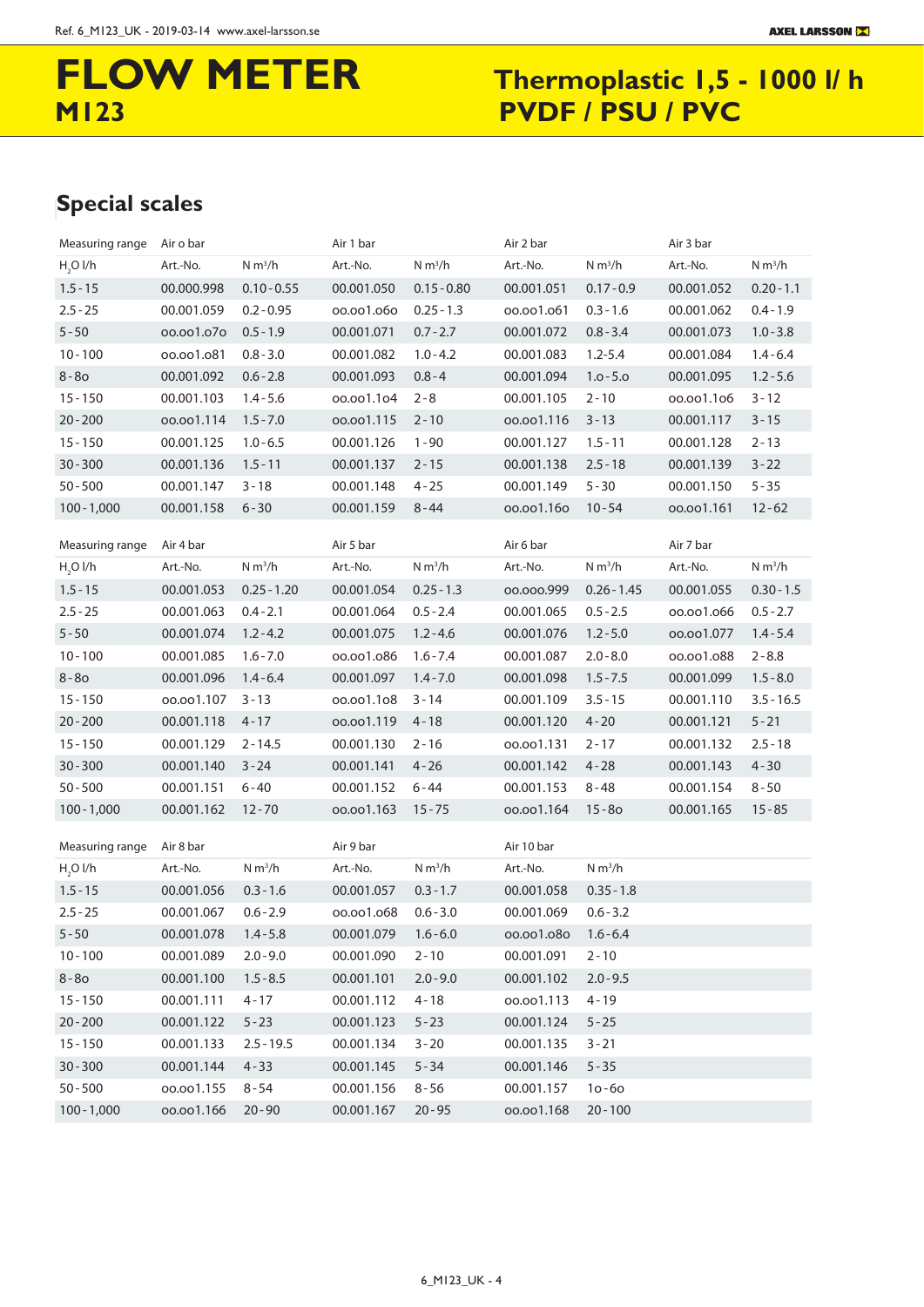# **M123 PVDF / PSU / PVC**

# **FLOW METER** Thermoplastic 1,5 - 1000 l/ h

### SPECIAL SCALES **Special scales**

| Measuring range      | HCI 30-33 % (PSU) |             | NaOH 30 %  |             | NaOH 50 %         |                          |
|----------------------|-------------------|-------------|------------|-------------|-------------------|--------------------------|
| H <sub>2</sub> O I/h | Art.-No.          | 1/h         | Art.-No.   | 1/h         | Art.-No.          | 1/h                      |
| $1.5 - 15$           | 00.005.117        | $1 - 10$    | 00.005.144 | $0.1 - 2.0$ | $\qquad \qquad -$ | $\overline{\phantom{0}}$ |
| $2.5 - 25$           | 00.005.118        | $2.5 - 20$  | 00.005.145 | $0.2 - 5$   |                   |                          |
| $5 - 50$             | 00.005.119        | $5 - 40$    | 00.005.128 | $1 - 14$    | -                 | $\qquad \qquad$          |
| $10 - 100$           | 00.005.120        | $10 - 85$   | 00.005.129 | $3 - 35$    | -                 | -                        |
| $8 - 80$             | 00.005.121        | $8 - 70$    | 00.005.130 | $2 - 23$    | 00.005.137        | $0.2 - 3.5$              |
| $15 - 150$           | 00.005.122        | $15 - 125$  | 00.005.131 | $3 - 55$    | 00.005.138        | $0.5 - 10$               |
| $20 - 200$           | 00.005.123        | $20 - 170$  | 00.005.132 | $5 - 80$    | 00.005.139        | $0.5 - 16$               |
| $15 - 150$           | 00.005.124        | $5 - 125$   | 00.005.133 | $3 - 55$    | 00.005.140        | $0.5 - 11$               |
| $30 - 300$           | 00.005.125        | $30 - 260$  | 00.005.134 | $6 - 130$   | 00.005.141        | $1 - 33$                 |
| $50 - 500$           | 00.005.126        | $50 - 425$  | 00.005.135 | $10 - 250$  | 00.005.142        | $2 - 80$                 |
| $100 - 1,000$        | 00.005.127        | $100 - 850$ | 00.005.136 | $40 - 600$  | 00.005.143        | $10 - 220$               |

**Special scales as requested by the customer** Details required: Medium, spec. weight in g/cm<sup>3</sup>, viscosity in cP or mPas, operating temperature in °C, desired measuring range in l/h.

### **Accessories**

Limit value contact Z 40 min. Limit value contact Z 42 max.

### **instructions Installation and assembly**

- Install the flow meter into the pipeline system vertically and without tension.
- Provide an inlet and outlet section Inlet approx. 10 x DN, outlet approx. 5 x DN.

#### **Application instructions for special scales**

When applying special scales later, ensure that the  $marking \blacktriangleleft$  on the scale corresponds with the one on the measuring tube.

### units of measurement **Special scales H<sub>2</sub>O with other**

#### Measuring range Series M123

| d  | DN | 1/h           | $Art.-No.$ | <b>USGPM</b>    |
|----|----|---------------|------------|-----------------|
| 16 | 10 | $1.5 - 15$    | 00.000.959 | $0.006 - 0.066$ |
| 16 | 10 | $2.5 - 25$    | 00.000.961 | $0.01 - 0.11$   |
| 16 | 10 | $5 - 50$      | 00.000.962 | $0.02 - 0.22$   |
| 16 | 10 | $10 - 100$    | 00.000.963 | $0.04 - 0.44$   |
| 20 | 15 | $8 - 80$      | 00.000.964 | $0.035 - 0.35$  |
| 20 | 15 | $15 - 150$    | 00.000.965 | ი.ი6-ი.66       |
| 20 | 15 | $20 - 200$    | 00.000.966 | $0.08 - 0.8$    |
| 32 | 25 | $15 - 150$    | 00.000.967 | $0.06 - 0.66$   |
| 32 | 25 | $30 - 300$    | 00.000.968 | $0.13 - 1.3$    |
| 32 | 25 | $50 - 500$    | 00.000.969 |                 |
| 32 | 25 | $100 - 1.000$ | 00.000.970 | በ 44 - 4 4      |

### NOTES ON OPERATION **Notes on operation**

- Avoid pressure surges, as these can damage the unit.
- Exercise caution when installing. The measuring tube must not come into contact with solvent.
- Before start-up, make sure that the connected parts are sufficiently tightened.
- The union nuts must not be mixed up on a measuring tube made from the material PVDF. The overall length also does not correspond to the dimensions table.

We reserve the right to make technical changes in the interest of improvement.

#### PRESSURE CORE TABLE FOR GASES: CALIBRATION PRESSURE O BAR

| Operating<br>pressure in bar | Factor x<br>display value | Operating<br>pressure in bar | Factor x<br>display value |
|------------------------------|---------------------------|------------------------------|---------------------------|
| 0.0                          | 1.000                     | 3.0                          | 2.000                     |
| 0.2                          | 1.095                     | 4.0                          | 2.240                     |
| 0.4                          | 1.184                     | 5.0                          | 2.450                     |
| 0.6                          | 1.265                     | 6.0                          | 2.650                     |
| 0.8                          | 1.340                     | 7.0                          | 2.830                     |
| 1.0                          | 1.414                     | 8.0                          | 3.000                     |
| 1.5                          | 1.580                     | 9.0                          | 3.165                     |
| 2.0                          | 1.730                     | 10.0                         | 3.320                     |